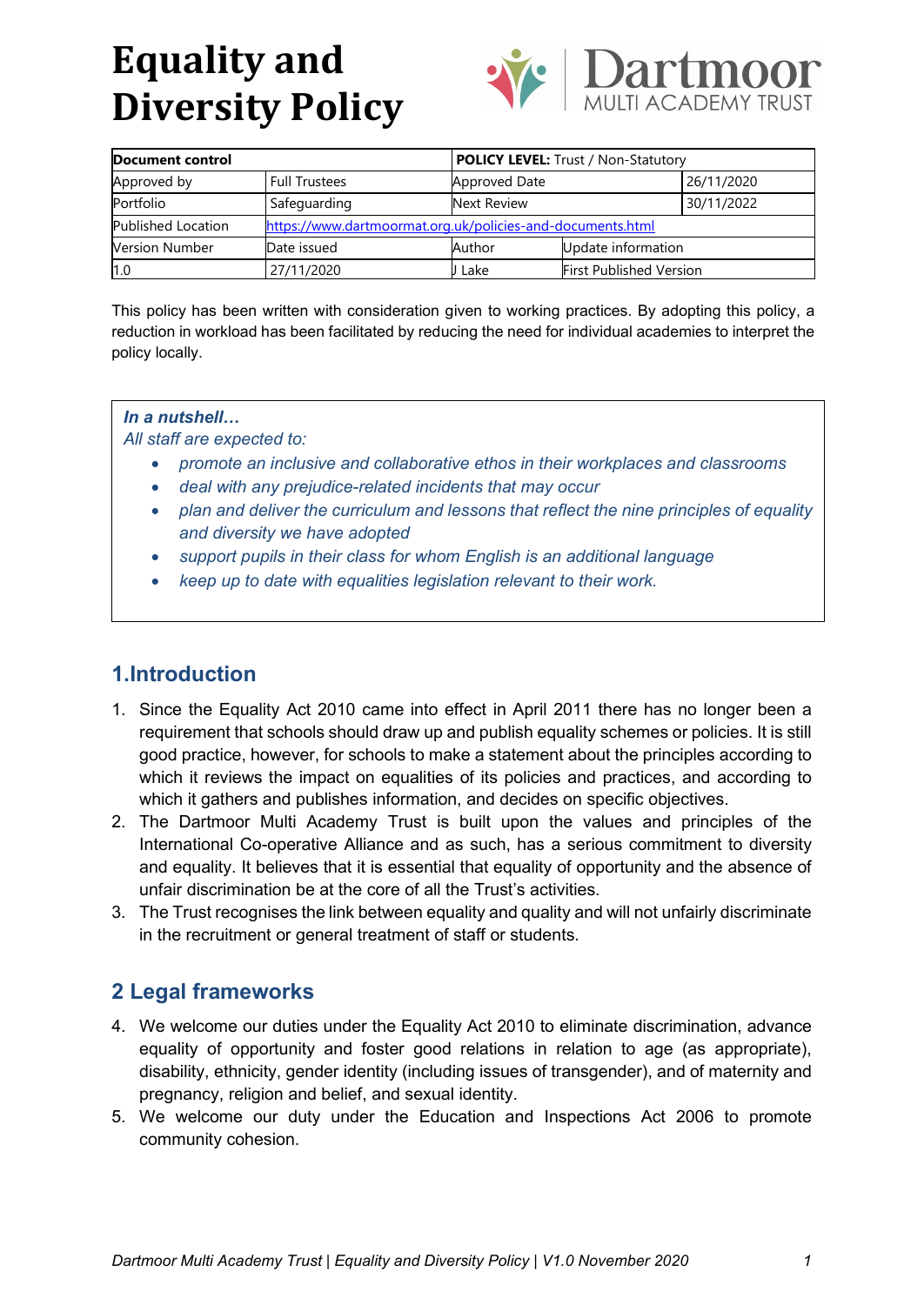

6. We recognise that these duties reflect international human rights standards as expressed in the UN Convention on the Rights of the Child, the UN Convention on the Rights of People with Disabilities, and the Human Rights Act 1998.

- 7. The Trust is committed to promoting and developing equality of opportunity in all its functions and will seek to do this by:
	- i. communicating its commitment to equality and diversity to all members of the Trust community.
	- ii. communicating where responsibility lies for equality issues.
	- iii. providing training for decision-makers and briefings for staff and students.
	- iv. maintaining mechanisms for implementation, monitoring, evaluation, and review.
	- v. taking positive action to redress any under-representation of protected characteristics in the workforce.
	- vi. treating acts of discrimination as a disciplinary offence.
	- vii. consulting with trades unions, interested groups and individuals, internal and external.

### **3. Guiding principles**

8. In fulfilling the legal obligations cited above, we are guided by nine principles:

#### **Principle 1: All learners are of equal value.**

- 9. We see all learners and potential learners, and their parents and carers, as of equal value:
	- i. whether or not they are disabled
	- ii. whatever their ethnicity, culture, national origin, or national status
	- iii. whatever their gender and sexual identity
	- iv. whatever their religious or non-religious affiliation or faith background

#### **Principle 2: We recognise and respect difference.**

- 10. Treating people equally (Principle 1 above) does not necessarily involve treating them all the same. Our policies, procedures and activities will not discriminate but must nevertheless take account of differences of life-experience, outlook, and background, and in the kinds of barrier and disadvantage which people may face, in relation to:
	- i. disability, so that reasonable adjustments are made
	- ii. ethnicity, so that different cultural backgrounds and experiences of prejudice are
	- iii. recognised and addressed
	- iv. gender, so that the different needs and experiences of gender are recognised and addressed
	- v. religion, belief or faith background or sexual identity.

#### **Principle 3: We foster positive attitudes and relationships, and a shared sense of cohesion and belonging.**

11. We intend that our policies, procedures, and activities should promote: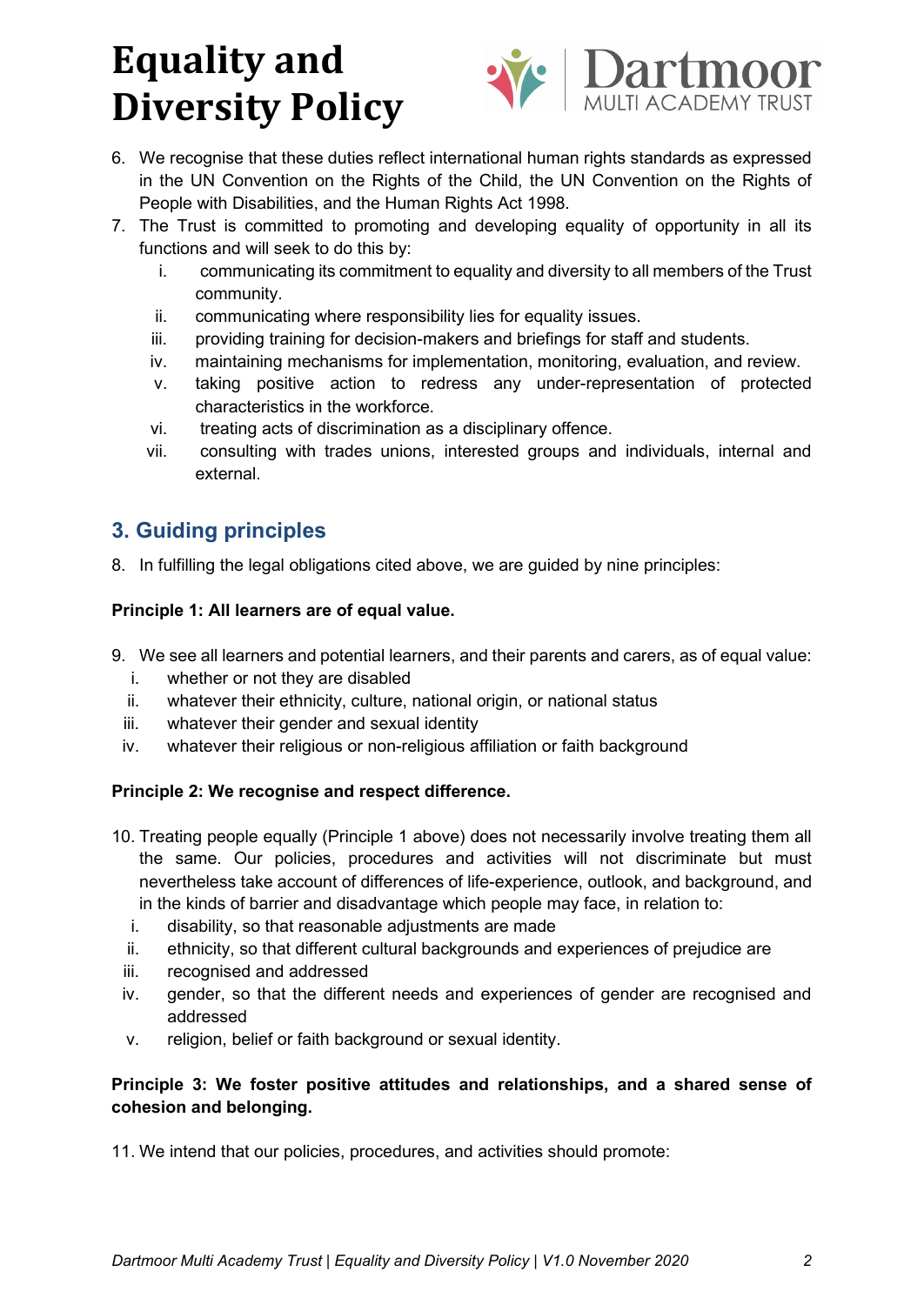

- i. positive attitudes towards disabled people, good relations between disabled and nondisabled people, and an absence of harassment of disabled people
- ii. positive interaction, good relations and dialogue between groups and communities different from each other in terms of ethnicity, culture, religious affiliation, national origin or national status, and an absence of prejudice-related bullying and incidents
- iii. mutual respect and good relations between all gender identities and ensure the absence of sexual, transphobic, and homophobic harassment.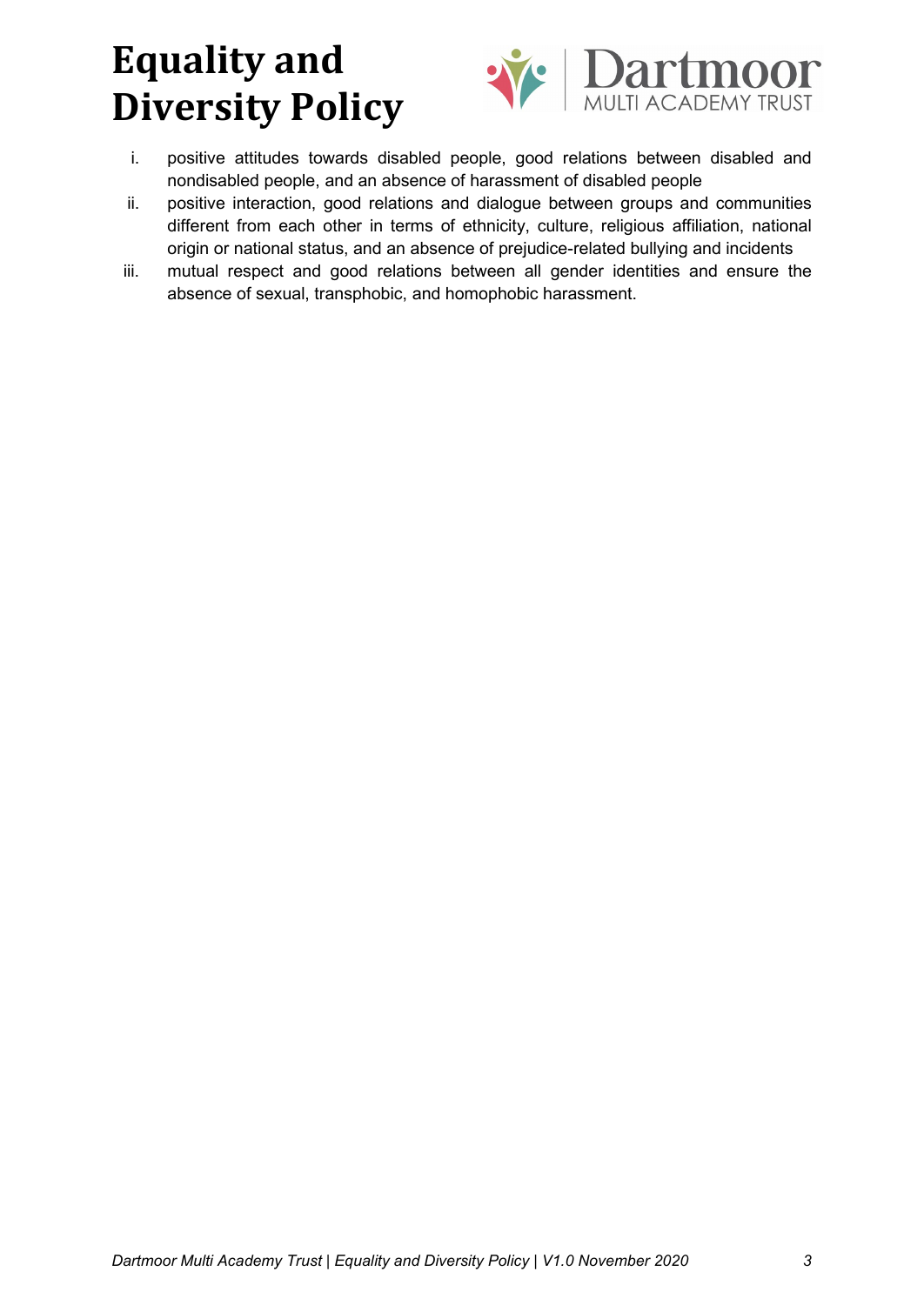

### **Principle 4: We observe good equalities practice in staff recruitment, retention, and development**

- 12. We observe good equalities practice in staff recruitment, retention, and development We ensure that policies and procedures should benefit all employees and potential employees, for example in recruitment and promotion, and in continuing professional development:
	- i. whether or not they are disabled
	- ii. whatever their ethnicity, culture, religious affiliation, national origin, or national status
	- iii. whatever their gender and sexual identity, and with full respect for legal rights relating to pregnancy and maternity.

#### **Principle 5: We aim to reduce and remove inequalities and barriers that already exist**

- 13. In addition to avoiding or minimising possible negative impacts of our policies, we take opportunities to maximise positive impacts by reducing and removing inequalities and barriers that may already exist between:
	- a. disabled and non-disabled people
	- b. people of different ethnic, cultural, and religious backgrounds
	- c. people of all gender and sexual identities.

#### **Principle 6: We consult widely and encourage participation**

14. We engage with a range of groups and individuals to ensure that those who are affected by a policy or activity are consulted and involved in the design of new policies, and in the review of existing ones. We consult and involve:

- i. disabled people as well as non-disabled
- ii. people from a range of ethnic, cultural, and religious backgrounds
- iii. people of all gender or sexual identities

#### **Principle 7: Society as a whole should benefit**

15. We intend that our policies and activities should benefit society, both locally and nationally,

by fostering greater social cohesion, and greater participation in public life of:

- i. disabled people as well as non-disabled
- ii. people of a wide range of ethnic, cultural, and religious backgrounds
- iii. people of all gender identities
- iv. people, whatever their sexual identity.

#### **Principle 8: We base our practices on sound evidence**

16. We maintain our practice to uphold our compliance with the public sector equality duty (PSED) set out in clause 149 of the Equality Act 2010.

#### **Principle 9: Objectives**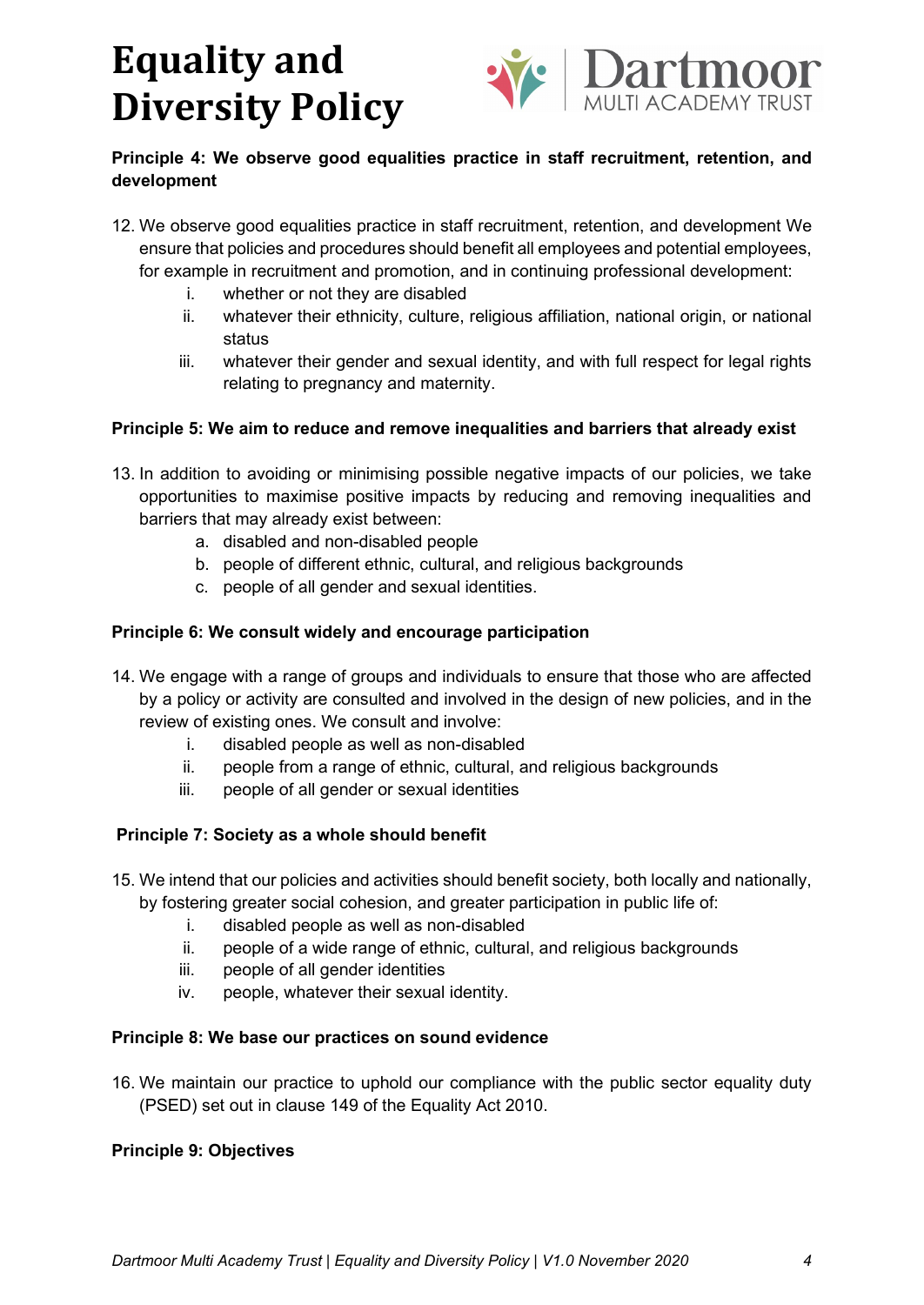



- 17. We formulate and publish specific and measurable objectives where and when necessary, based on the evidence we have collected and the engagement in which we have been involved (principle 7).The objectives which we identify take into account national and local priorities and issues, as appropriate.
- 18. We keep our equality objectives under review and report annually on any matters arising from our monitoring of this.

## **4.The curriculum**

19. We keep each curriculum subject or area under review to ensure that teaching and learning reflect the principles in section 3.

## **5. Ethos and organisation**

- 20. We ensure the principles listed above apply to the full range of our policies and practices, including those that are concerned with:
	- i. pupils' progress, attainment, and achievement
	- ii. pupils' personal development, welfare, and well-being
	- iii. teaching styles and strategies
	- iv. admissions and attendance
	- v. staff recruitment, retention, and professional development
	- vi. care, guidance, and support
- vii. behaviour, discipline, and exclusions
- viii. working in partnership with parents and carers
- ix. working with the wider community.
- x. prejudices around disability and special educational needs
- xi. prejudices around racism and xenophobia, including those that are directed towards
- xii. religious groups and communities, for example antisemitism and Islamophobia, and those that are directed against travellers, migrants, refugees, and people seeking asylum
- xiii. prejudices reflecting sexism, transphobia, and homophobia.

## **6. Addressing prejudice and prejudice-related bullying**

- 21. The Trust is opposed to all forms of prejudice which stand in the way of fulfilling the legal duties referred to in this policy.
- 22. Staff are trained on how prejudice-related incidents should be identified, assessed, recorded, and dealt with.
- 23. We keep a record of prejudice-related incidents and, if requested, schools provide a report to the local authority about the numbers, types, and seriousness of prejudice-related incidents at our school and how they are dealt with.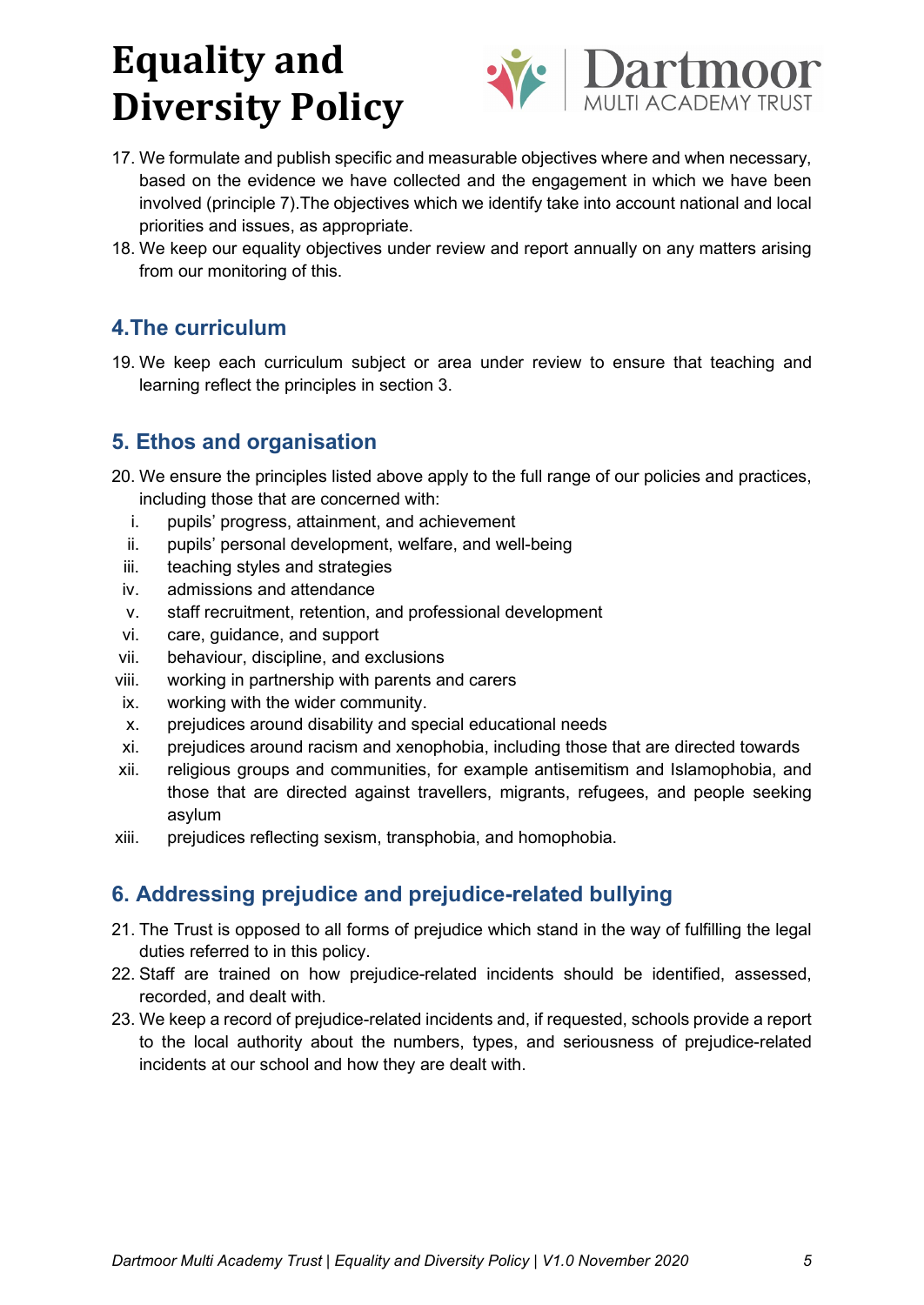

## **7. Roles and responsibilities**

- 24. The Trustees and Academy Committees are responsible for ensuring that the Trust schools comply with legislation, and that this policy and its related procedures and action plans are implemented.
- 25. The Principals and Heads of School are responsible for implementing the policy; for ensuring that all staff are aware of their responsibilities and are given appropriate training and support; and for taking appropriate action in any cases of unlawful discrimination.
- 26. A senior member of staff has day-to-day responsibility for co-ordinating implementation of the policy.
- 27. All staff are expected to:
	- i. promote an inclusive and collaborative ethos in their workplaces and classrooms
	- ii. deal with any prejudice-related incidents that may occur
	- iii. plan and deliver the curriculum and lessons that reflect the nine principles of equality and diversity we have adopted
	- iv. support pupils in their class for whom English is an additional language
	- v. keep up to date with equalities legislation relevant to their work.

28.

29. In addition, each member of the Trust community is responsible for preventing unfair discrimination, harassment, or victimisation which it is within their control to prevent and challenging or reporting such in appropriate behaviour if it occurs.

### **8. Information and resources**

- 30. We ensure that the content of this policy is known to all staff and, as appropriate, to all pupils and their parents and carers.
- 31. All staff have access to a selection of resources which discuss and explain concepts of equality, diversity, and community cohesion in appropriate detail.

### **9. Religious observance**

32. We respect the religious beliefs and practice of all staff, pupils, and parents, and comply with reasonable requests relating to religious observance and practice.

## **10. Staff development and training**

33. We ensure that all staff, including support and administrative staff, receive appropriate training and opportunities for professional development, both as individuals and as groups or teams.

## **11. Breaches of the policy**

34. Breaches of this policy will be dealt with in the same ways that breaches of other school policies are dealt with, as determined by the headteacher and governing body.